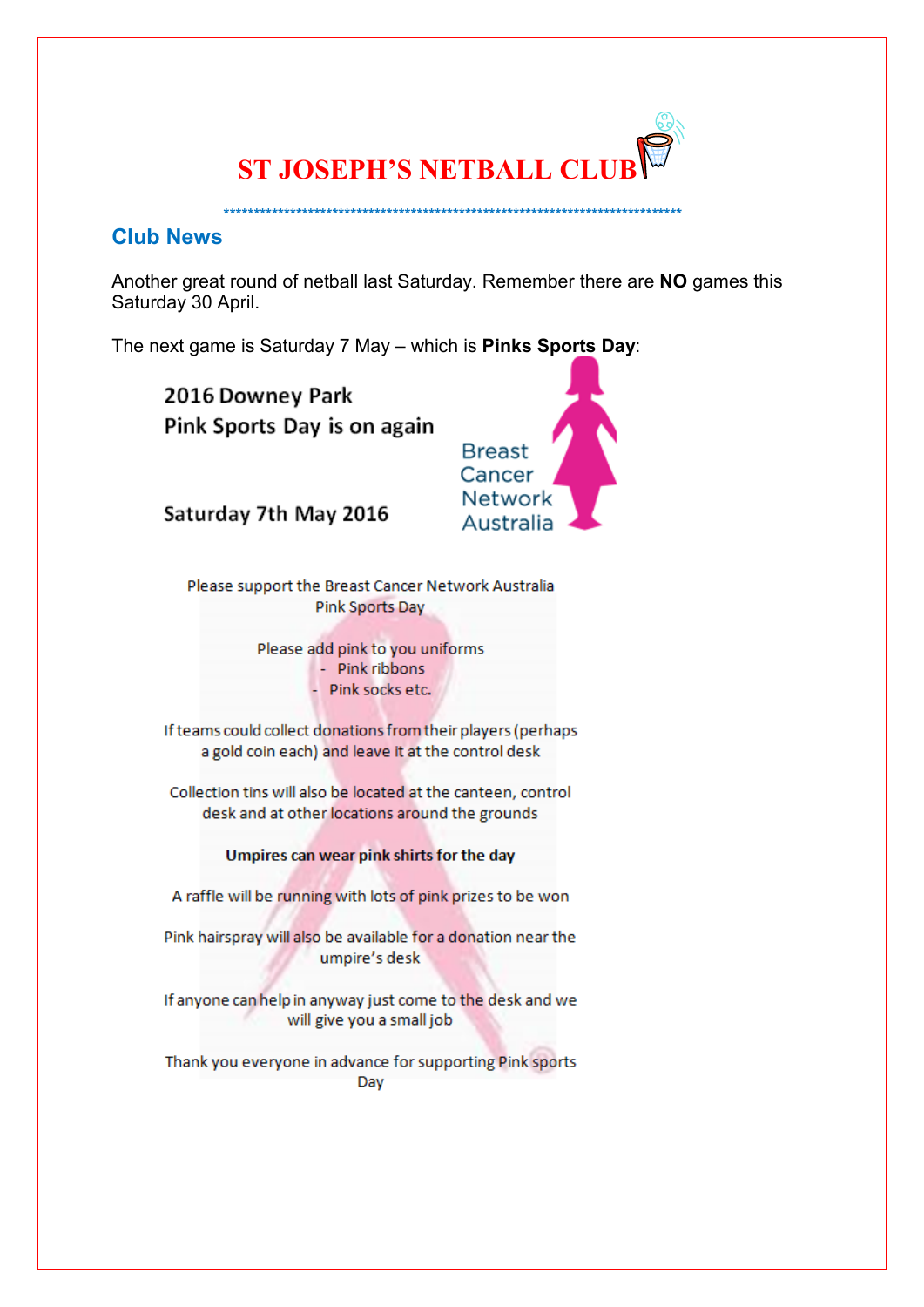# **Team News**

## **St Joseph's 1 – U12 (Div 4) v AHS 40**

Our eyes were a tad hard to open after the magnificent dance the night before, and the court was a flutter with giggles and stories. We quickly shook ourselves into attack mode. We were nervous to play our opponents All Hallows, as we had heard they were the best of the best! We were evenly matched for the majority of the game, Anna's shooting was exemplary! For our second game of the season, we showed our skills of bounce passing and owning the court. We are slowly getting to know our teammates and skills, and the extra training is paying off in our fitness. It was an overly hot day and our energy levels were zapped by the second half, but we gave it our all. A loss by one, but it will make us hungrier next time we play! Well done girls. *AHS14 win St Josephs 13*

### **St Joseph's 2 – U12 (Div 6) v Arana 11**

Another great game against a competitive and skilled team. The goal shooters were persistent in their efforts to capitalise on every attempt at goal, recovering rebounds by moving quickly around their tall opponents. The centre court players moved with speed and skill to keep the play fast and exciting to watch. As always the St Joseph's girls displayed a high level of enthusiasm and sportsmanship which resulted deservedly in their 10-4 win.

### **St Joseph's 4 – U10 Blue vs AHS 46**

The girls had their work cut out for them on Saturday, with AHS 46 a much stronger opponent than in our first match. Despite only having 7 players on hand, and the hot conditions, St Joseph's 4 battled hard, to just miss victory. It was really positive to see our high share of ball possession. A little more goal shooting practice is all that's needed to turn things around. Well done girls – really great work!

#### **St Joseph's 5– U10 Yellow vs Vipers 10**

Another great weekend on the netball court this weekend. Our girls continued on with their good form & great teamwork this week with some tough competition from the Vipers. No subs for us this weekend so all of the girls played a full game which tested their fitness in the 4th quarter, but they did a great job. Great teamwork again girls!

# **St Joseph's 6 - U8/9 Red v Phoenix 20**

Another outstanding effort today by the girls! We witnessed some very efficient game play in the first half enabling almost an effortless flow to the goal circle, and the shooters did not disappoint with barely a goal missed! It was really great to hear them calling out to one another by name and supporting each other as a team. The fourth quarter saw some really strong defence by the Joey's girls in the Phoenix goal circle and the game finished with a very impressive result. Well done girls!

#### **St Joseph's 7 – U8/9 Green v Valleys 38**

As D. Attenborough would say...youthful creatures are a wonder of the natural world ...and ours were a wonder on the netball court this week. In a close, competitive game, both teams played exceptionally well. Making great strides from last week, our girls proved too strong with brilliant goal shooting and defensive skills while initiating team work far beyond their years. Way to go girls, you are amazing!

#### **St Joseph's 8 – U8/9 White** v **Valleys**

It was a much faster game than last week. The girls are showing development in their skills thanks to their super coach Karen!! We heard some enthusiastic calls for the ball from the sideline and saw some great passes up and down the field. There were pivots and handstands were popular too! Congratulations to Alex and Violet for shooting some great goals.

#### **St Joseph's 9 - U8/9 Purple v St Joseph's 10**

It was a great game from the team today, building on their excellent start last week. In particular this week, their passing game was very impressive. The girls are spreading themselves out along the court, holding good position and moving the ball very well. It was very exciting to play against our St